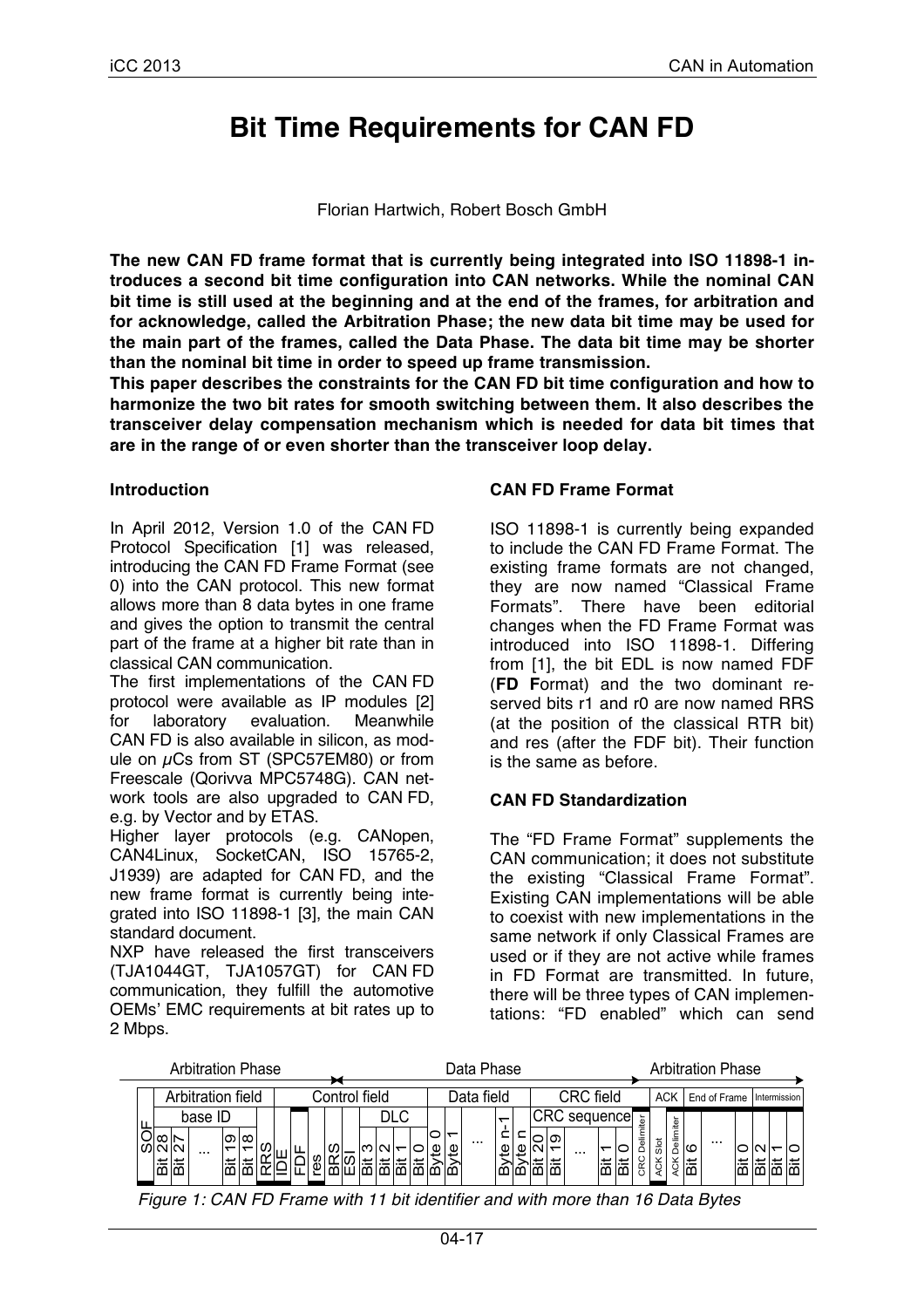and receive the "FD Frames", "FD tolerant", which do not disturb the "FD Frames", and the legacy CAN implementations, which only understand the "Classical Frame Format". Standardized CAN Conformance testing according to ISO 16845 will be possible for each of the three types.

### **Bit Rates in the FD Frame Format**

The FD Format was introduced to increase CAN's net throughput. That is achieved by two new features of the FD Format. The first is the extended range of the data field which allows up to 64 data bytes in one frame, improving the frame's header/payload ratio and reducing the need for transport protocol frames. The second is the option to transmit part of the frame, the Data Phase, at a higher bit rate than the nominal bit rate of the CAN communication. The higher bit rate is called the data bit rate and uses the data bit time.

CAN nodes synchronize on observed edges on the CAN bus, but the signal propagation time on the bus line introduces phase shifts between the nodes. CAN's non-destructive arbitration mechanism for media access control requires that the phase shift between any two nodes is less than half of one bit time, see also [5]. This lower boundary for the nominal bit time defines an upper boundary for the nominal bit rate as well as for the bus length.

The configuration of the nominal CAN bit time, especially the Propagation Segment's length and the Sample-Point's position, must ensure that twice the maximum signal propagation time fits between the Synchronization Segment and the Sample-Point. The FD Frame format uses the same arbitration mechanism and therefore must conform to the same configuration rules for the nominal bit time.

The signal propagation time between the nodes needs to be considered when more than one node may transmit a dominant bit. This is the case in the arbitration field or in the acknowledge slot. Once the arbitration is decided, until the end of the CRC Field, only one node transmits dominant bits, all other nodes synchronize themselves to this single transmitter.

Therefore it is possible to switch to a predefined (shorter) bit time in this part of an FD CAN frame, the Data Phase. The Data Phase starts in the frame's control field and ends at its CRC delimiter, see 0. The rest of the CAN communication, outside the Data Phase, is called the Arbitration Phase. The data bit rate is used during the Data Phase; CAN's nominal bit rate is used outside the Data Phase.

#### **Switching the Bit Rates in the FD Frame**

CAN nodes synchronize on received edges from recessive to dominant seen on the CAN bus line. The aim is to maintain the distance between the edge and the Sample-Point. Edges are expected to be seen in the Synchronization Segment. If a received edge is seen between the Sample-Point and the Synchronization Segment, it is considered an early edge (with a negative phase error) and the Phase Buffer Segment 2 is shortened. If a received edge is seen between the Synchronization Segment and the Sample-Point, it is considered a late edge (with a positive phase error) and the Phase Buffer Segment 1 is lengthened. All nodes will see their own transmitted edges to be late, caused by the transceiver loop delay. Therefore a node sending a dominant bit does not synchronize on late edges, otherwise that bit would be lengthened by the amount of the loop delay.

The phases of the receivers' Sample-Points are shifted relative to the phase of the transmitter's Sample-Point. A node's specific phase shift has a static component, caused by the signal propagation time from the transmitter to that specific node and a dynamic component, caused by the difference in clock speed between the two nodes. The maximum time between two edges used for synchronization is 10 bits, guaranteed by CAN's bit stuffing mechanism. The dynamic phase shift caused by a clock tolerance of 1% may accumulate to 20% of a bit time before the next synchronization.

Once a receiver is synchronized to a transmitter, e.g. by hard-synchronization at SOF, the static phase shift will not cause further phase errors. The formulas for the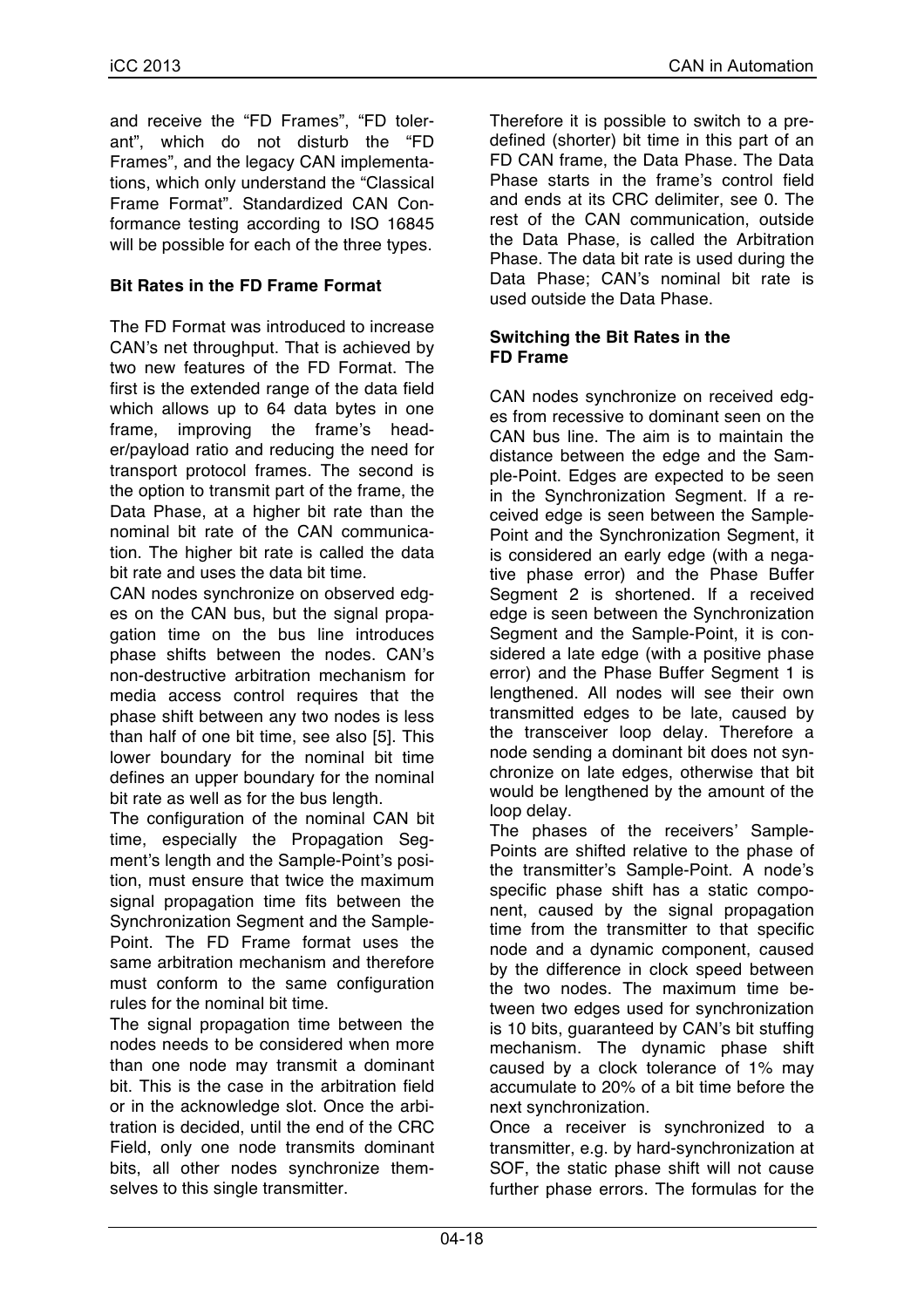CAN clock tolerance ensure that the dynamic phase shift between transmitter and receiver remains at a lower value than the SJW, the (re-)synchronization jump width, which is the maximum phase error that can be corrected by one synchronization.

The dynamic phase shift must be minimized before switching from the nominal bit time to the shorter data bit time, it may not exceed the SJW of the data bit time.

This is one of the reasons why the FD Frame Format separates between detecting the format at the FDF bit and switching the bit rate at the BRS bit. The other reason is that it gives the option to transmit a frame in FD format but only using the nominal bit rate. This can even be used as a fallback option when the physical layer is degraded by external disturbances.

There may be several transmitters during arbitration, and transmitters do not synchronize on late edges, so a node that loses arbitration at the last bits before the FDF bit may not yet be synchronized to the remaining transmitter. This node will synchronize at the edge from the FDF bit to the res bit. To ensure that the phase error is corrected completely, regardless of the size of the SJW, the synchronization at that edge is a hard-synchronization.

An example for bit rate switching is shown in Figure 2. This figure shows a simulation in the testbench of the VHDL CAN Reference Model. The two nodes RefCAN1 (transmitting an FD Extended Frame) and RefCAN2 (transmitting a Remote Extended Frame with the same identifier) arbitrate for bus access. RefCAN2 loses arbitration when it transmits the recessive RTR bit and samples (see  $\Phi$ ) RefCAN1's dominant RRS bit.

RefCAN2 samples the recessive FDF bit, recognizes the FD Format, and enables the hard-synchronization. Before that, RefCAN1's Sample-Point comes before RefCAN2's Sample-Point; after the hardsynchronization, it comes after that of RefCAN1. The phase shift shown at  $@$  is the signal propagation time between the nodes. Both nodes switch to the (in this example much) shorter data bit rate at the Sample-Point of the recessive BRS bit shown at  $(3)$ 

Note that in this example the static phase shift between the two nodes is larger than one data bit time.



*Figure 2: Data Rates in an FD Frame*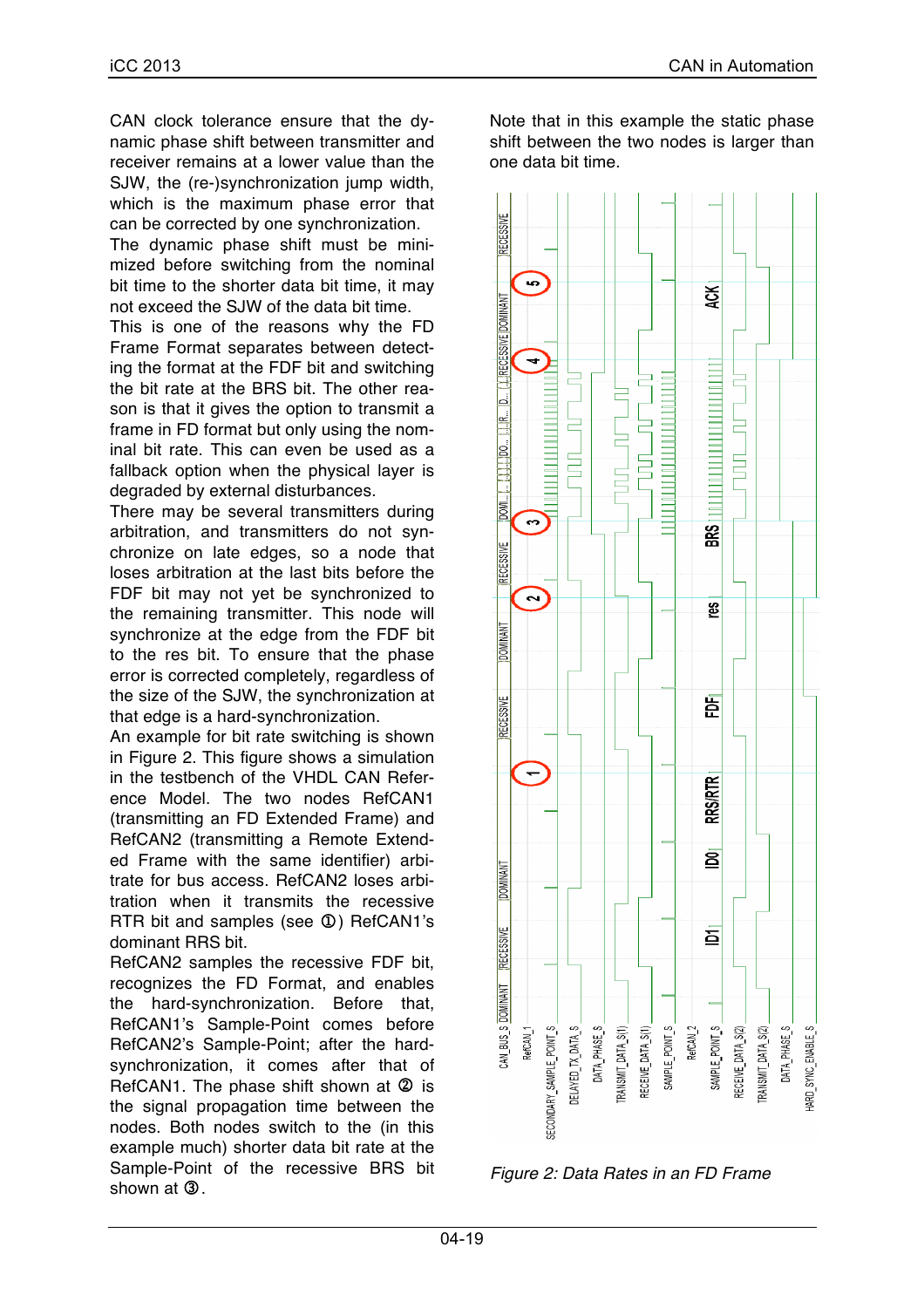The nodes switch back to the nominal bit time at the CRC Delimiter,  $\Phi$ . No hardsynchronization is necessary at this bit rate switch, since the possible residual dynamic phase shift can be compensated by the following larger SJW, see also [6]. The transmitter synchronizes on the edge to the dominant ACK bit at **5**, reversing the static phase shift between the nodes.

### **Configuring the Nominal Bit Time**

The nominal bit time is configured according to the conditions described in [5], with one additional requirement. Since the bit synchronization mechanism operates with a time resolution of one time quantum, a phase error of up to one time quantum may remain after synchronization. When switching from the Arbitration Phase to the Data Phase, the current phase error is passed on. For optimum performance, the length of the nominal time quantum should therefore be no longer than the data time quantum. Also, the Sample-Point must be configured to the same position in all nodes of the network. Having the same number of time quanta in the nominal bit time and in the data bit time and switching the bit rate just by changing the length of the time quantum via the baud rate prescaler will not work in most cases.

The whole set of formulas to calculate the optimum bit time configurations regarding oscillator tolerance, transceiver asymmetries, bus length, and physical layer topology are given in [6].

Since short data time quanta are needed to enable a short data bit time, and the same time quantum should be used in the nominal bit time, the number of time quanta in a nominal bit time needs to be increased in a CAN FD network compared to a classical CAN network.

The first implementations of the CAN FD protocol (see [2]) have increased the configuration range of the nominal bit time's Propagation Segment up to 48 time quanta and the range of the Phase Buffer Segments as well as the SJW up to 16 time quanta.

### **Configuring the Data Bit Time**

The data bit time consists, like the nominal bit time, of four segments: Synchronization Segment, Propagation Segment, and the two Phase Buffer Segments. Each segment consists of an integer number of data time quanta. Receivers follow the same synchronization in the Data Phase as in the Arbitration Phase while transmitters do not synchronize at all in the Data Phase.

Since the static phase shift between transmitter and receiver is not relevant in the Data Phase, the Propagation Segment may be set to a length of 0 time quanta. This allows making the Buffer Segments and the SJW larger, giving more freedom in placing the Sample-Point. The Sample-Points should be placed in the middle between the time when the bus signal has stabilized after a possible late edge at the beginning of the bit and a possible early edge at the end of that bit.

The example shown in Figure 2 operates with an 80 MHz system clock, resulting in a time quantum length of 12.5 ns. The length of the nominal bit time is 1000 ns, or 80 time quanta (1+47+16+16). The nominal bit rate is 1 MBit/s. The data bit time in that example is 75 ns, or 6 time quanta (1+0+3+2). The data bit rate is 13.33 MBit/s. While the nominal bit time in the example is realistic, the data bit time is not. The short data bit time was chosen, together with a DLC of 0, in order to be able to show the complete Data Phase of an FD Frame in one figure.

### **Configuration Example**

A realistic bit time configuration example is given in Table 1 based on a system clock of 20 MHz. This configuration can be used with CAN transceivers that are newly released for CAN FD bit rates up to 2 MBit/s.

| <b>Bit Time Parameter</b> | <b>Nominal</b>    | Data                  |  |  |  |  |  |  |
|---------------------------|-------------------|-----------------------|--|--|--|--|--|--|
| <b>System Clock</b>       | 20 MHz            |                       |  |  |  |  |  |  |
| Time Quantum (tg)         | 50 ns             | 50 ns                 |  |  |  |  |  |  |
| Sync_Seg                  | 1 ta              | 1 ta                  |  |  |  |  |  |  |
| Prop_Seg                  | 23 <sub>tq</sub>  | 1 ta                  |  |  |  |  |  |  |
| Phase Seg1                | 8 tq              | 4 tq                  |  |  |  |  |  |  |
| Phase Seg2                | 8 ta              | 4 ta                  |  |  |  |  |  |  |
| <b>Bit Length</b>         | 40 tg = 2 $\mu$ s | 10 tq = $0.5 \,\mu s$ |  |  |  |  |  |  |
| <b>Bit Rate</b>           | 0.5 MBit/s        | 2.0 MBit/s            |  |  |  |  |  |  |
| SJW                       | 8 ta              | 4 ta                  |  |  |  |  |  |  |

*Table 1: CAN FD Bit Configuration*

Nominal and data bit time both use the minimum time quantum of 50 ns (BRP=1).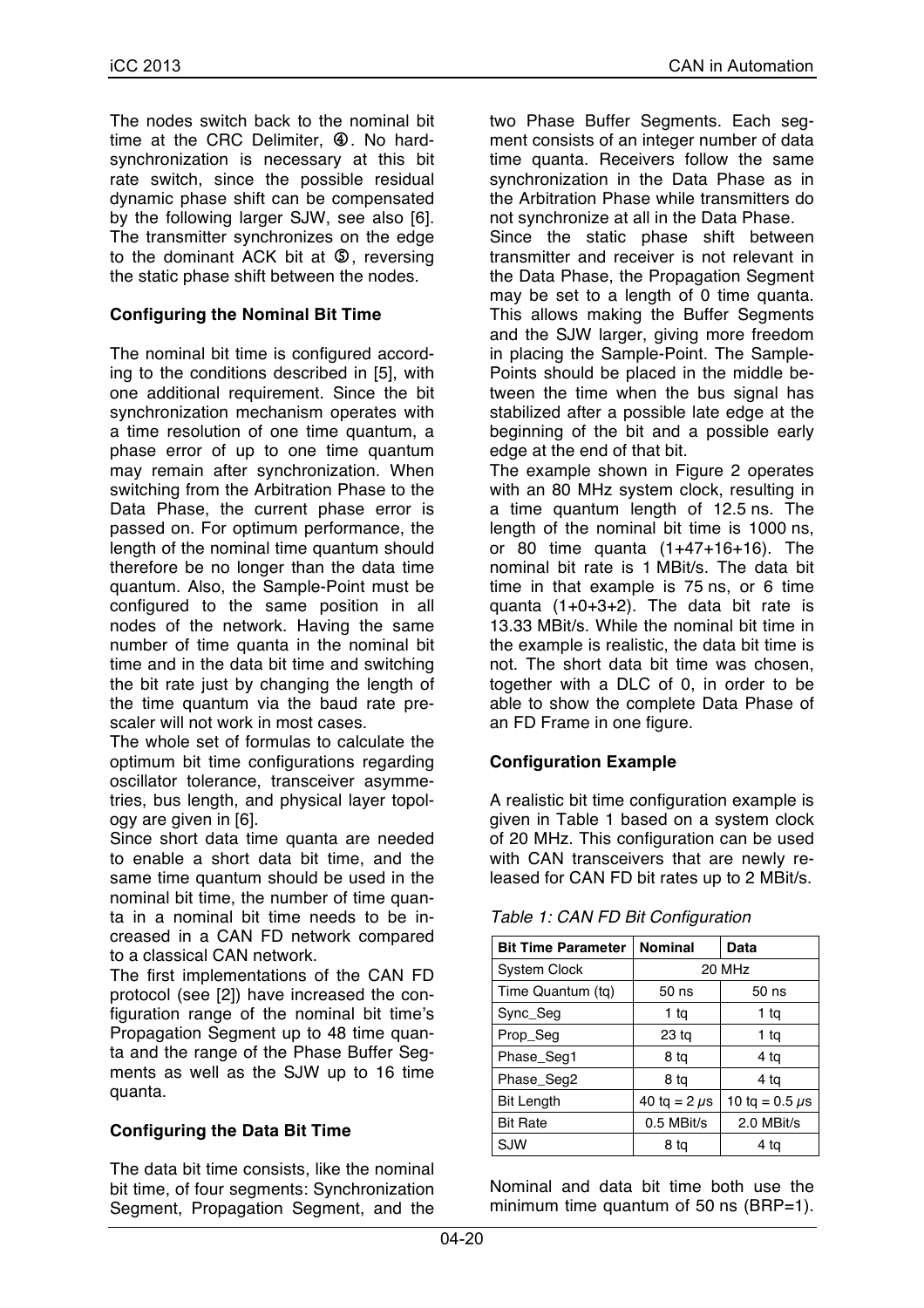The nominal bit time makes use of the extended configuration range for the bit segments. It uses 40 tq to generate the 2  $\mu$ s long bit time needed for the bit rate of 0.5 MBit/s that is used in most automotive applications.

The data bit time places its Sample-Point more to the middle of the bit, not needing to compensate for signal propagation time.



# *Figure 3: Start and End of Data-Phase*

Figure 3 shows how the CAN FD controller switches automatically between the two sets of bit time configuration parameters, at the start of the Data Phase (Sample-Point of the BRS bit) and at its end (Sample-Point of the CRC delimiter). Although the bits BRS and CRC delimiter are of intermediate length (different bit time parameters before and after the Sample-Point), note that the distance between the

Sample-Points is always one nominal bit time or one data bit time, when not synchronizing to an edge on the CAN bus.

## **Transceiver Delay Compensation**

All transmitters check, at the Sample-Point, whether the previously transmitted bit is sampled correctly. Apart from arbitration, this mechanism is needed to check for problems in the physical layer and to detect other node's error frames. Since the transmitter sees its own transmitted bits delayed by the transceiver loop delay, this delay would set a lower limit to the length of the data bit time, which also would be an upper limit to the data bit rate.

This is the reason why the Transceiver Delay Compensation mechanism (TDC) was introduced.

In order to compensate for this loop delay when checking for bit errors, a Secondary-Sample-Point (SSP) is defined. Instead at the Sample-Point, the transmitted bits are checked at the SSP. The result of that check is stored until the next Sample-Point is reached, where the protocol controller FSM is evaluated. Only transmitters need the TDC mechanism, since receivers do not drive any bits during the Data Phase.

An SSP is generated for each bit transmitted in the Data Phase. The position of the SSP needs to be placed in the middle of the time interval that starts when the bus signal has stabilized after a possible edge at the beginning of the bit and ends before a possible edge at the end of that bit. Transceiver asymmetry and ringing on the bus have to be considered for the SSP position, but no clock tolerance, since the transceiver monitors its own bit stream.

The transceiver loop delay must be known, either from the transceiver's data sheet, or from a measurement. Figure 4 shows how the actual loop delay is measured inside an FD Frame, before the beginning of the Data-Phase. A counter is started when the transmitter starts to drive its CAN\_Tx pin with the dominant res bit after the FDF bit. The counter is stopped when the dominant level is seen at the CAN\_Rx pin. The counter value is the measured loop delay (unit: clock periods).